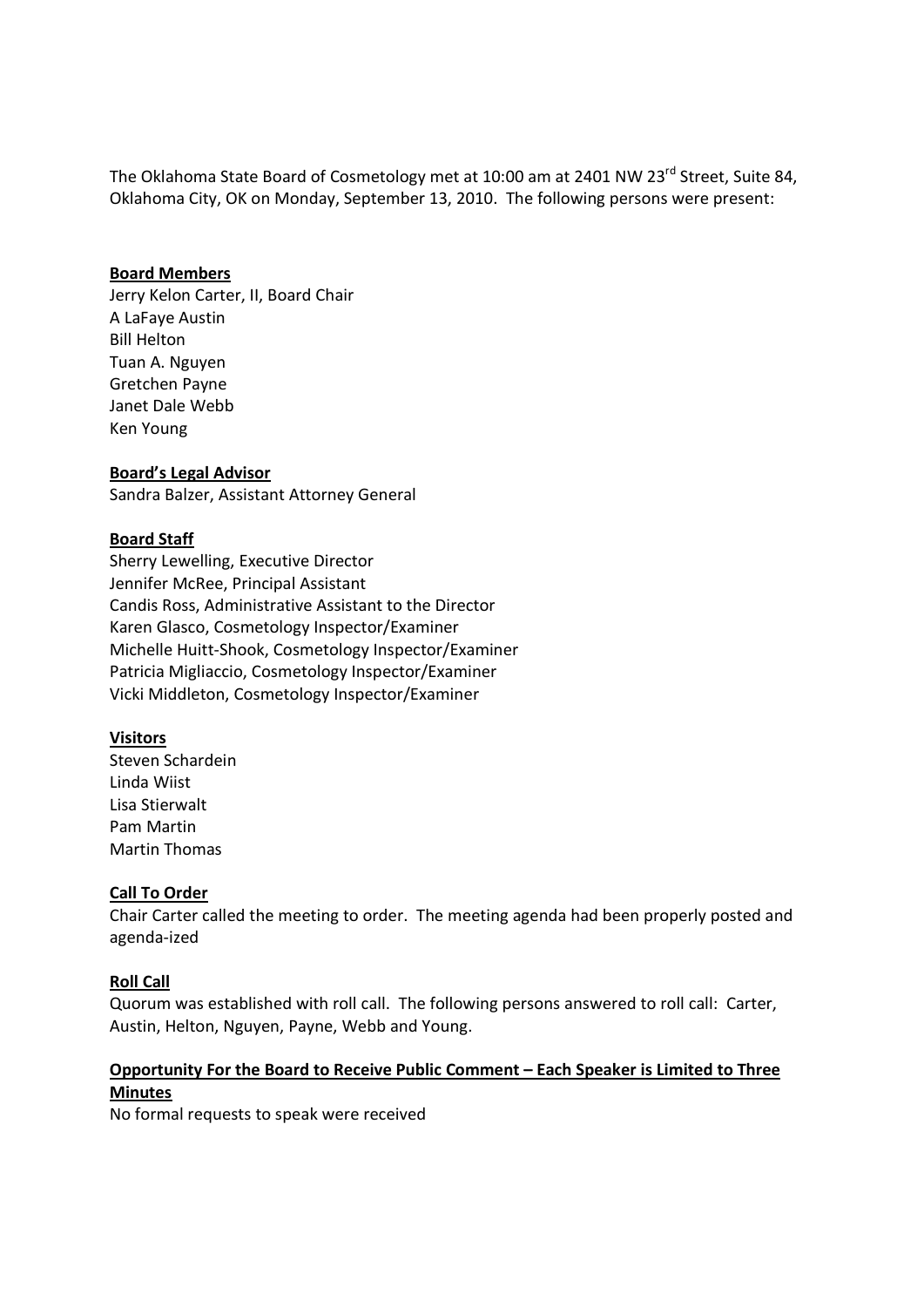## **Board Discussion and Possible Action Re: Approval of July 12, 2010 Board Meeting Minutes**

A motion was made by Ms. Austin and seconded by Mr. Young to approve the Board meeting minutes of July 12, 2010.

Voting: Austin, yes; Helton, yes; Nguyen, yes; Payne, yes; Webb, yes; and Young, yes. Motion carried.

# **Board Discussion of July 2010 and August 2010 Financial Report – Candis Ross (No action will be taken until the end of the 1st fiscal year quarter)**

Ms. Ross provided members with a written report.

#### **Director's Report – Sherry G. Lewelling**

Ms. Lewelling provided members with a written report. She made general announcements including that Mr. Saxton will not be seeking reappointment to the Board, the upcoming Inspector's retreat, progress of on-line renewal and the go live date. She also gave her NIC conference report. She asked members to start thinking about future legislation and to be prepared to make decisions at the November Board meeting.

#### **Board Discussion and Possible Action re: Approval of Leasing of State Cars for Inspectors**

Ms. Austin: If nobody else has any comments, my comments are in a form of really a statement to the Inspectors, to Sherry and to this Board. To the Inspectors, I'd like to say, we hear you. You have advised your Director and we, the Board that you prefer to drive your own vehicles vs. state cars. You feel the state cars are unsafe, they are used and when mechanical problems happen, it takes a long time to get them serviced. You stated you feel like a prisoner in your state cars from Monday through Friday while in travel status. You do not have the freedom to do personal things on your own time because you cannot drive your state car for personal use when you are in travel status. Is that correct? You prefer to be reimbursed for driving your own cars and this would allow you to maintain a new and reliable car, feel safer and enjoy your work more. Am I correct in this? Sherry, you say it is a tracking system and cost effective. We also hear you. Do we have problems with our current Inspector work ethic in the field? (Ms. Lewelling responded "No M'am". ) Do you and the office staff get reimbursed for driving your cars when you are on state business? (Ms. Lewelling said "I do when I travel out and take care of state business but I don't have a state vehicle. Office staff, they get mileage back and forth to the bank or if they have to go to the capital or State Finance to take care of state business.") In the future, I would like to see Jennifer's or Candis's or any other of your staff's travel, I'd like to have a report of their travel claims as well. If we want to do it monthly or quarterly but I think if would be good for the Board members to see that as well. Let me say to the Board members, let's consider what our Inspectors are telling us. I would not want anything to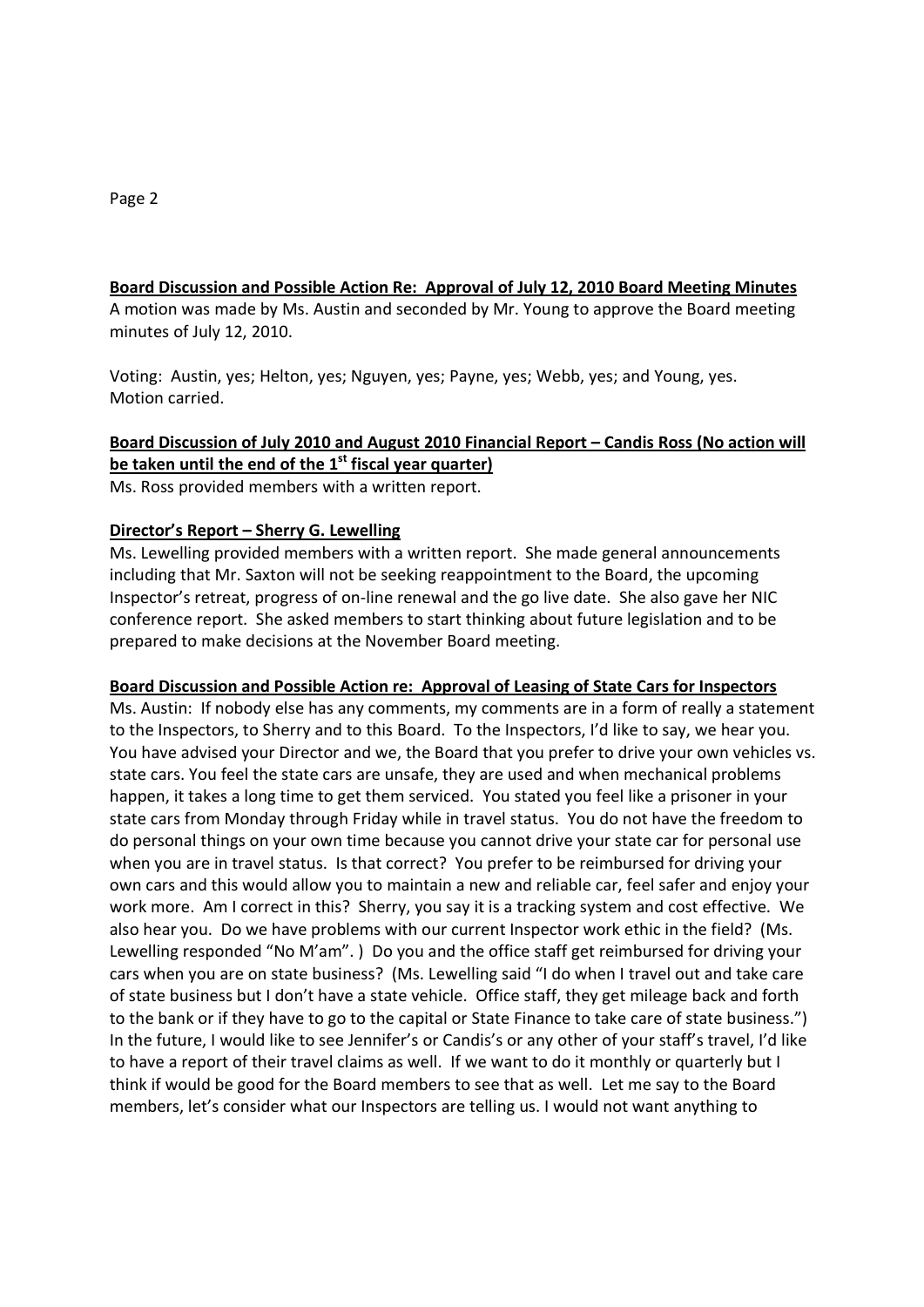happen to them in these cars even though it may cost more, we need to make our Inspectors safe and we need to keep good Inspectors. I guess I'm so heartfelt about this issue because I'm one of them, an x-Inspector. I know the Inspectors extremely well and I know some of the things that goes on in the field. Our mission is to protect the public by inspections. Let's put them in new cars or reimburse them to drive their own car. I prefer letting them drive their own car for two reasons. Let them feel safer and have freedom on their own time after work hours and maintain good Inspectors. At anytime, should Sherry find it necessary to track an Inspector because they were not doing their job, she should have that authority to place that Inspector in a state car with the tracking system and as a Board member let us continue to revisit our state car program on a yearly basis or as deemed necessary. And Jennifer, I would like my comments quoted word-for-word for our minutes. Thank you.

Ms. Lewelling stated she'd like the Board to consider two important factors. She said there is a monetary savings to the agency created by having state vehicles. She said I've supplied you with a detailed tracking report and it shows cost differences and that state vehicles have saved the agency \$7,765.50. She said there is accountability created for the agency and the Inspector by having the state vehicle. She said we have an awesome team of Inspectors. She said this could change at any time. She said I have given Inspector's freedom when they are working out of town to let me know and I have given them approval at my discretion to use their state vehicle for personal use when something has come up. She said as far as new vehicles, we did check with DCS and they currently do not purchase new vehicles that they have 30,000 miles in their GSA program and they are recalled at 90,000 miles.

Ms. Webb stated that she thinks we should listen to the concerns of the Inspectors because they are the ones doing the traveling. She said they should have an option. She said that is my opinion.

Ms. Lewelling said I think it should be all or none whether we keep the state vehicles or not. She said everyone needs to be in the same status.

Mr. Helton stated that he supports state cars for safety. He said the cost savings is significant and important to consider. He said there were problems in the past and one bad apple has ruined it for everybody. He said we have to be accountable. He said we have to make sure this agency is run effectively and keep focused. He said I feel like it needs to be a tool at the discretion of the Director to run this agency and bring it back up if we go over budget with it or something. He said I don't think it looks good to go over there asking for money and we are not saving money.

#### Page 3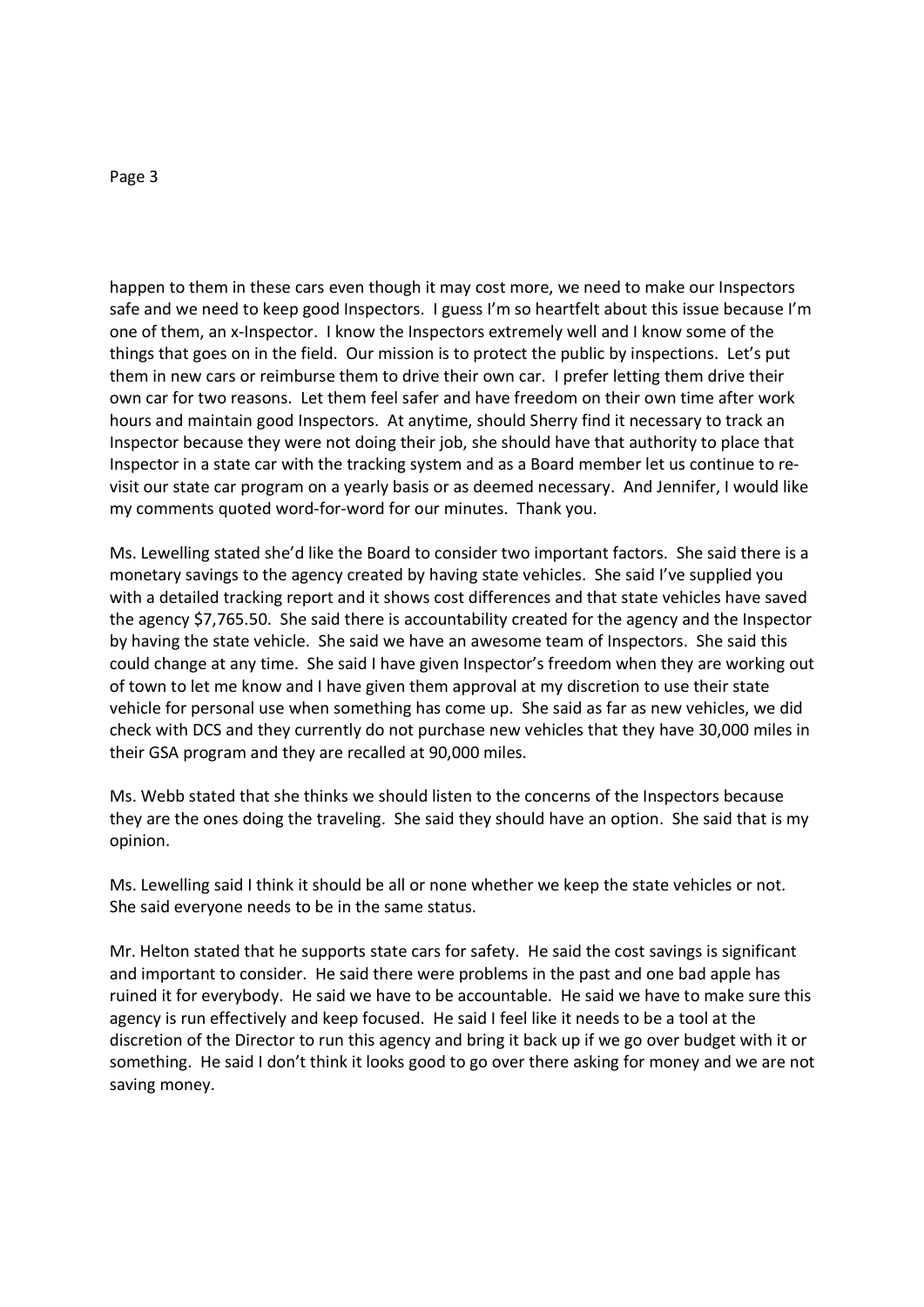#### Page 4

Ms. Ross stated that when Auditors were conducting their review, they liked the tracking system we were using. She said maybe eventually everyone will have to go to state cars because they were pretty excited because we were using them now and it cut out a lot of them having to go back and retrace and track inspections and cost us more on our audit. She said the agency has already budgeted for state vehicles so if the Board votes to discontinue the use of state cars, the budget will need to be revised.

Mr. Young stated that the budget has already been approved. He said in the past, travel claims were so high. He said state vehicles are a proven cost savings. He said it makes everyone accountable especially when it has been a problem in the past. He said we've hired the Director and she should be able to manage the agency as she sees fit. He said it's her job and we should not be in there trying to make these calls. He said in the regional meeting we had a program about protocol. It happens here, it happens in every organization, it happens in a national organization where as the Board go behind the Director's back and talk directly to staff about issues. He said you are usurping authority; you are taking away the responsibility of our Director. He said when you go to a person that works here without the knowledge and approval of the Director, you've gone behind her back and you've undermined her authority and you've weakened this organization.

Ms. Huitt-Shook stated that she was told originally by Ms. Lewelling that state cars would be optional and it was when it first came up it was not in a Board meeting. She said I'm not the only one that heard it because it's been confirmed by Ms. Middleton that I was not the only one that heard that because I've said from the start that I didn't want it.

Mr. Young asked for clarification on what the Inspectors meant by the safety issue of state cars.

Ms. Migliaccio said she is on her third car. She said when I drive my car on the weekends, it's a much nicer car then the state car I drive now because it stinks, it's been smoked in. She said I'm picky about my vehicle. She said my vehicle is much safer than the car I drive because it doesn't break down because it's in better condition. She said my state vehicle has over 100,000 miles on it and now they are going to recall it and have to give me another one. She said it took them three weeks to fix my air conditioner. She said I feel much safer in my own car. She said it drives nicer, it's more comfortable because we live in our cars. She asked how would you like to live in a state car that stunk?

Ms. Huitt-Shook stated that a couple of months ago when it was over 100 degrees outside and 115 degree heat index she had a big problem. She said at 100,000 miles you are required to get service and have the state car detailed. She said I don't get the work done at Fleet Management in Oklahoma City because it takes so long. She said I get it done usually in Tulsa because I can get it done in an hour or less. She said I have to get it detailed here in Oklahoma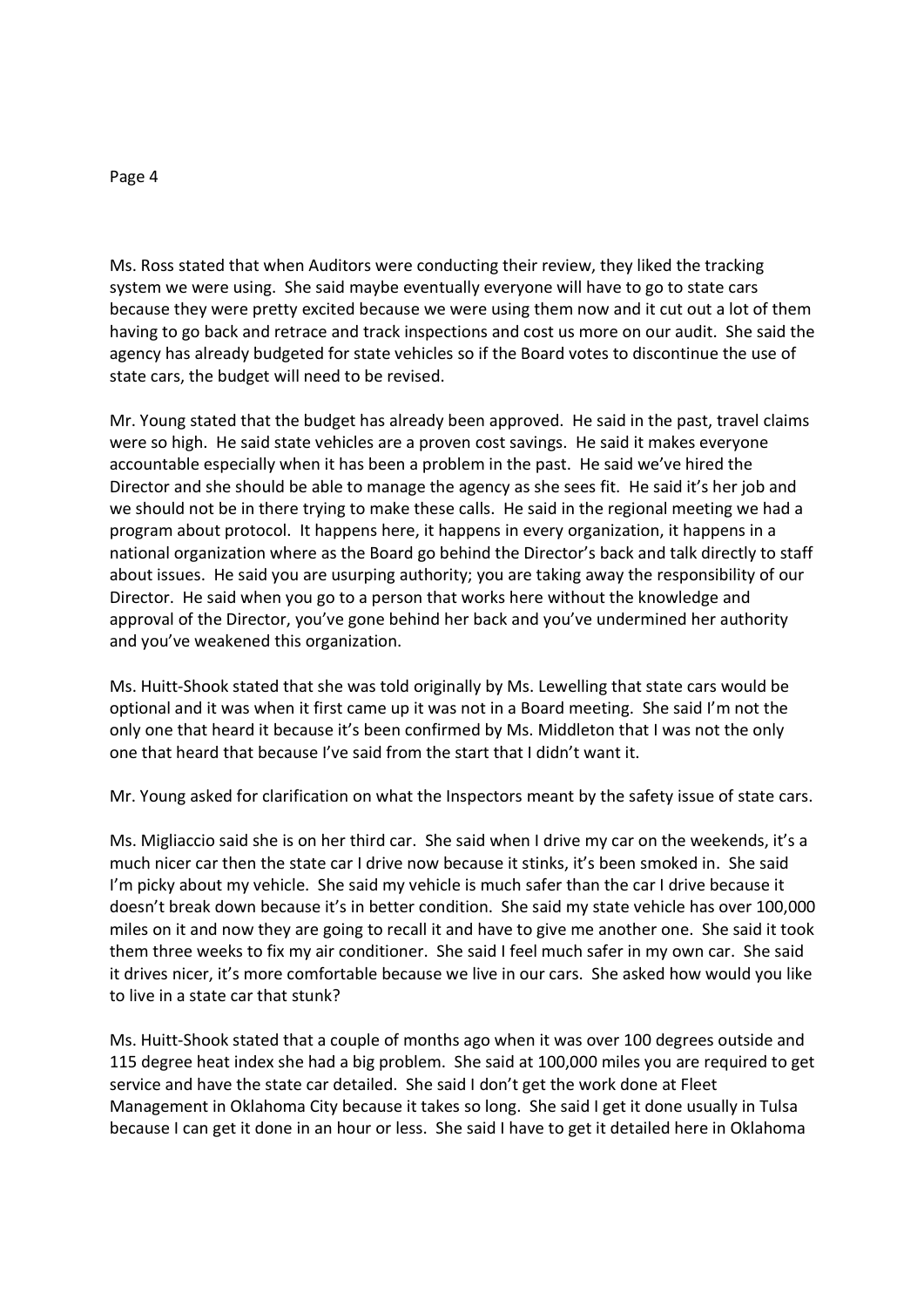#### Page 5

City because no one will detail it in Tulsa. She said she made them a list of problems and three weeks later she picked it up and repairs were not made. She said on the way to Tulsa, she had a flat tire and when she called Roadside Assistance, she was told she had to stand outside with the vehicle in 115 degree heat and wait on the tow truck. She said the heat made her sick with the migraine medicine she is on and she could not work for a few days and had to use her sick leave. She said she did not get home until 9pm that night. She said she does not feel safe in a vehicle with over 100,000 miles on it.

Mr. Helton asked did they ask you to stand by the vehicle or not to leave the vehicle?

Ms. Huitt-Shook said they told me I had to stay with the vehicle, outside with the vehicle. She said I couldn't get in the vehicle because the tow truck driver had it jacked up. She said I asked if I could go inside the store and she said no I had to stay outside with the vehicle

Mr. Young asked were you given a choice of vehicles of what you could drive?

Ms. Huitt-Shook said I told them originally that I wanted a vehicle equivalent to what I have because I am scared to death to drive cars. She said I do not like driving cars at all. She said I want an suv.

Chair Carter asked for clarity for myself, you chose an suv that started out at 80,000 miles?

Ms. Huitt-Shook said I didn't choose that vehicle. She said they, however went and picked them out, choose that. She said we didn't get to choose our vehicles.

Mr. Young said you did get to choose the type.

Ms. Huitt-Shook said I didn't get to choose anything.

Ms. Lewelling said because she was specific about an suv, we were very limited on what was available and we took what was available. She said there were two.

Ms. Ross said and we took the best one of the two.

Ms. Austin said for the Board's sake I think we are under the understanding that Fleet Management irregularly maintains these cars. She said the only times they maintain them is when something goes wrong with them. She said that's when they fix it up. She said the cars that they get, other state employees have drive them hundreds of miles and then we get them. She said our concern is the Inspector's safety. She said these cars, from what we are hearing, are not reliable cars. Inspector's prefer to use their own cars because they are safer and more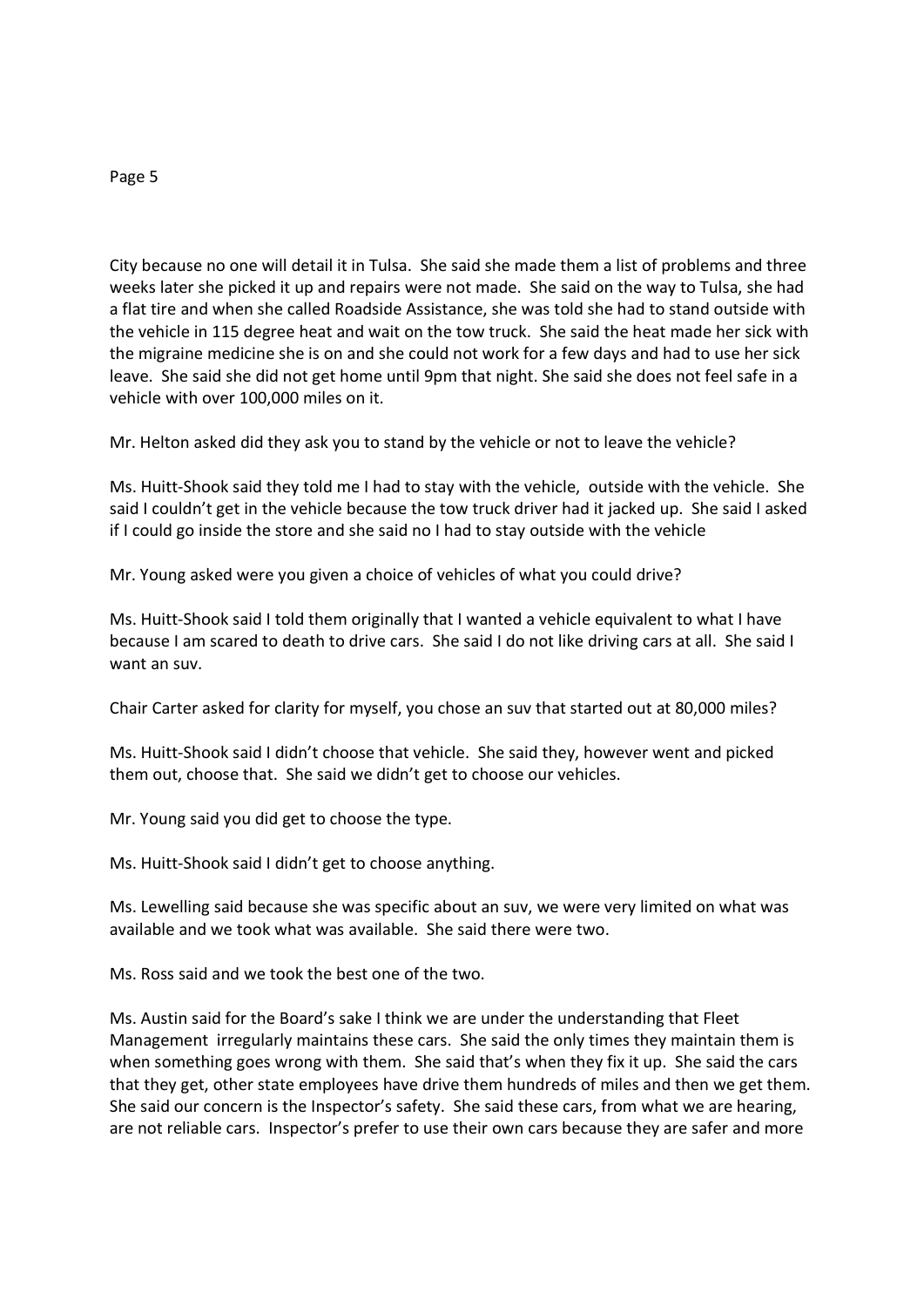reliable and they know their own cars. She said the \$7,000 that this agency has saved has come on the backs of your Inspectors. She said it is totally unfair to your Inspectors.

Ms. Middleton said my car broken down in Idabel and there is not a service station there so they had to call them out of Broken Bow to come and tow my car. She said it was just a battery. She said then they didn't fix the analog brake system and they gave me a loaner car, and that car also had a brake light problem. She said I have my car back and so far the brake light has not come on again. She said I still would rather drive my car. She said I have 50,000 miles on my personal car and 70,000 on my state van. She said I'm safer in my own car. She said I don't mind if you track me. She said I just want to be safe. She said when this all came up, I did think this was optional and it was a trial basis for one year with state cars.

Ms. Glasco stated that for safety, she had three cars in the six years she worked for state board, all her cars had over 1000,000 miles when she traded them in. She said one had 140,000 miles and it costs a lot of money to trade them in. She said there were several times, that she can think of where she was on the side of the road in her car, having to wait for someone in her family to come and get her, which cost her money. She said her air conditioner went out in her car one time in Hugo and it cost quite a bit of money. She said a car is a car and we are going to put the miles on. She said I feel much safer knowing that you know where I am. She said the time I set on the side of the road in the heat, I just took a chance to get a hold of my son who could come and get me. She said I couldn't get a hold of anyone else and it was after hours at the office.

Chair Carter said that Sherry has the ability to know every three minutes where that car it so if it's in the middle of nowhere and it's sitting still, she would know whether to alert the authorities. He said in a year we've had two circumstances. He said I don't think that's extraordinary compared to using personal vehicle or a state vehicle. He said it has saved the agency \$7,000. He said for \$75 more a month we can get newer vehicles for them. And that's only \$850 more a year. He said we've taken care of problems that have existed in the past with someone that had not reported accurately where they were and what they were doing.

Mr. Young asked if problems can be addressed with Fleet Management.

Ms. Lewelling said yes they can be.

Ms. Ross said in some incidences, Inspectors can be provided with a rental car to use through Enterprise like in Michelle's case when she is in Tulsa. She said if Vicki would have gone back into Fleet Management and told them about the brake light, they have plenty of other cars they could have put her in to drive. If they didn't, then they can tell her to go rent a car.

#### Page 6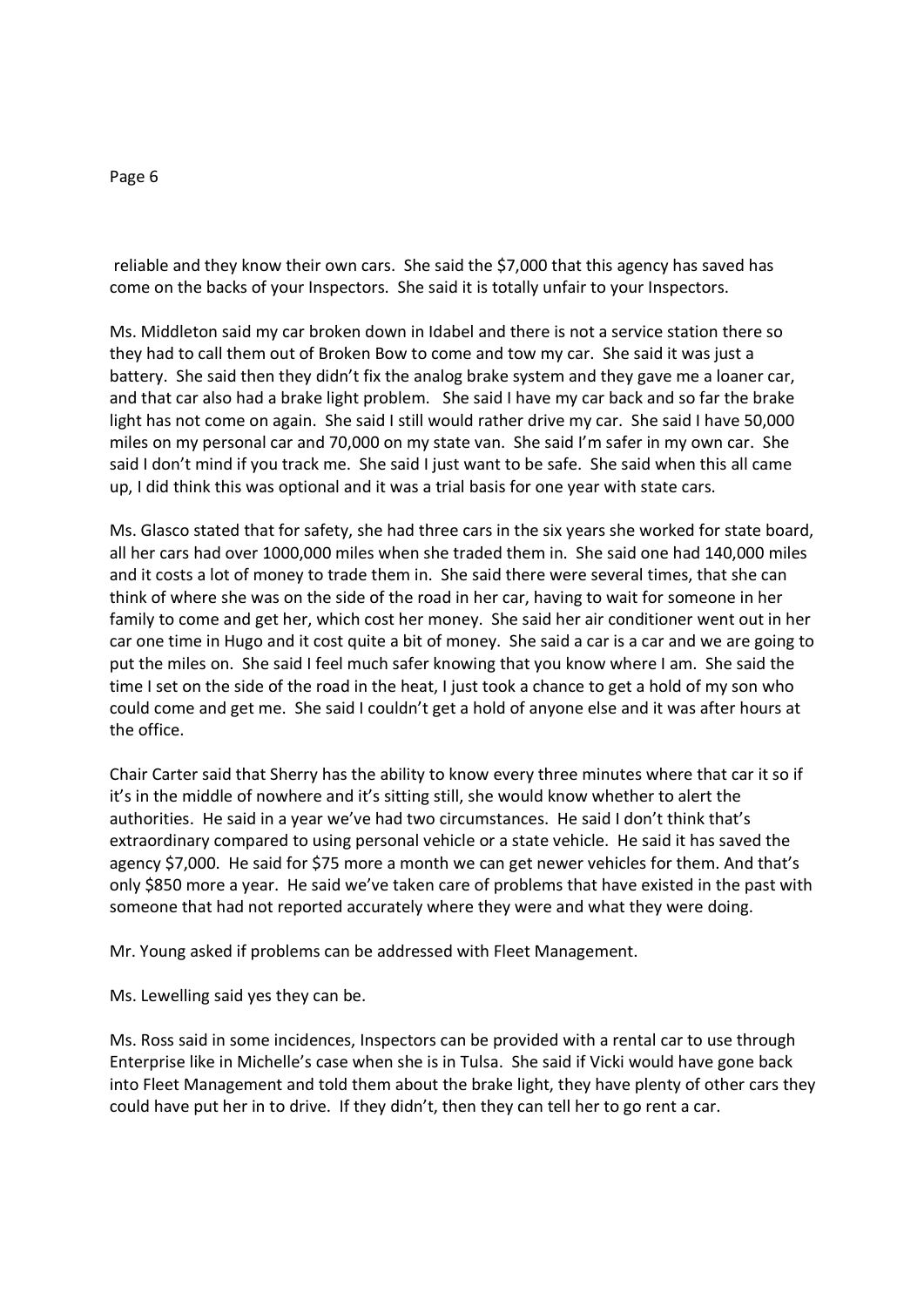Mr. Nguyen stated that he understands the need for a reliable car to drive. He said if you ask to have a car repaired and it's not, don't accept it or take it until the repair is properly made.

Ms. Ross stated that some cares have over 90,000 miles and sometimes it takes awhile to come up on a list to be replaced. She said in Patricia's case, her car was damaged in a hail storm so she is driving a replacement car right now. She said a lot of cars were damaged and it's taking them awhile to get all the state cars fixed. She said their replacement cars are in working order and they have more miles on them than the others but it is still in good conditional mechanically.

Ms. Austin stated that she would like it to be looked into to see how much it would cost for a spare car so that the staff could have a car to drive around here and if Inspectors run into trouble, we would have a spare car for them.

Ms. Lewelling said I'm assuming it would be \$450 but we can look into that.

Mr. Young made a motion seconded by Ms. Austin to upgrade leased vehicles and upgrade cars with approximately 30,000 miles for all Inspectors and look into leasing a  $5<sup>th</sup>$  car for staff use or a possible substitute car for Inspector use and that state cars be revisited when the Budget is reviewed again in March 2011.

Mr. Young asked that the Board make a directive to Ms. Lewelling that she immediately contact Fleet Management for assistance in Inspectors getting their concerns resolved regarding state cars and repairs and maintaince. No objections were heard.

VOTING: Austin, yes; Helton, yes; Nguyen, yes; Payne, yes; Web, no; and Young, yes. Motion carried.

Mr. Young stated that he'd like a log of issues regarding state cars to be kept because what he has heard was all emotional and wants to see facts before him when the Board looks at this again to make an informed decision.

# **NIC Reports From Delegates Who Attended Conference**

Chair Carter, Bill Helton and Gretchen Payne made a report to the Board. LaFaye Austin provided a written report.

**New Business Not Known or Which Could Not Have Been Reasonably Foreseen Prior To Posting of Board Meeting Agenda – 25 O.S. § (A)(9)**

No New Business was heard.

Page 7